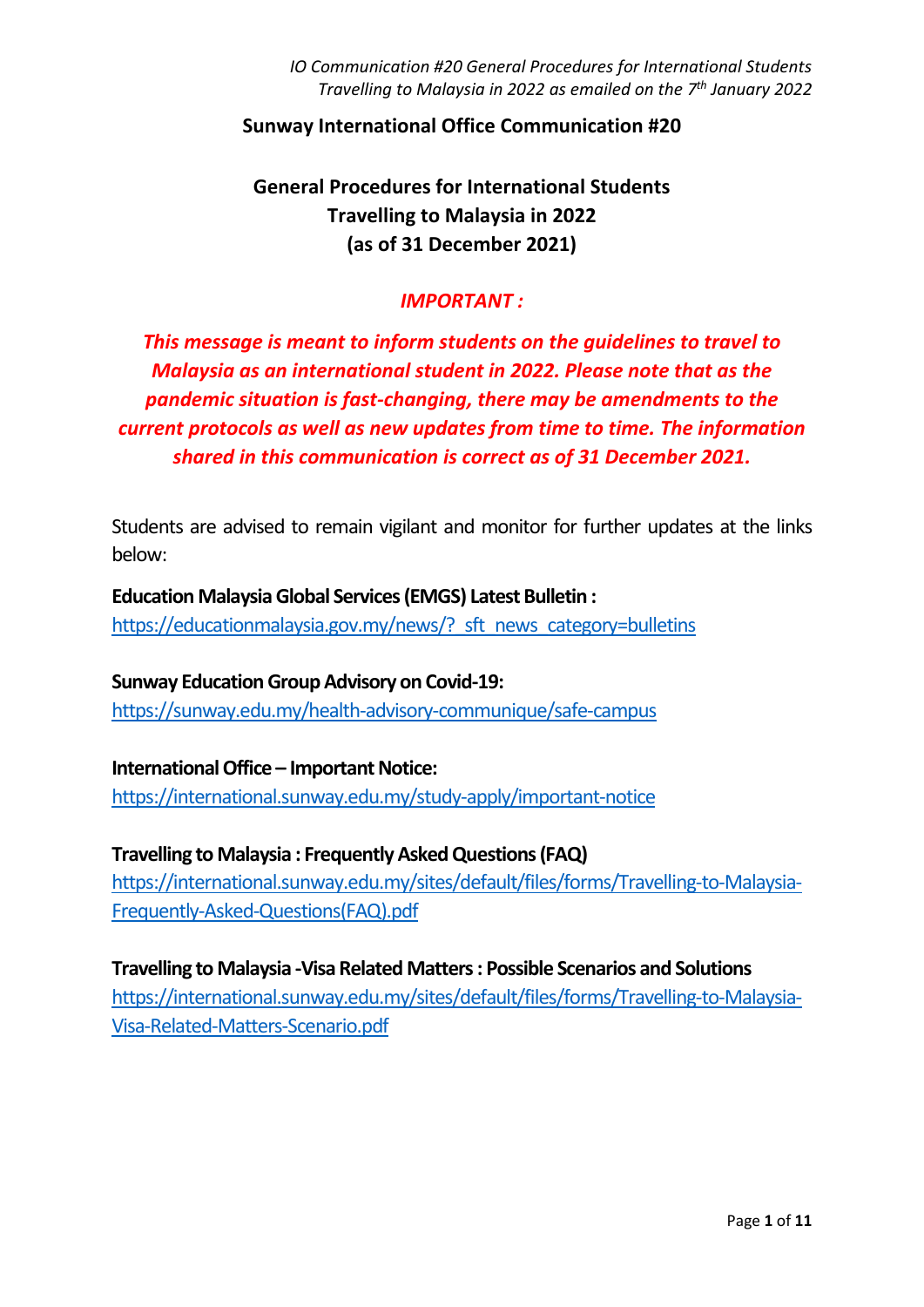*IO Communication #20 General Procedures for International Students Travelling to Malaysia in 2022 as emailed on the 7 th January 2022*



Page **2** of **11**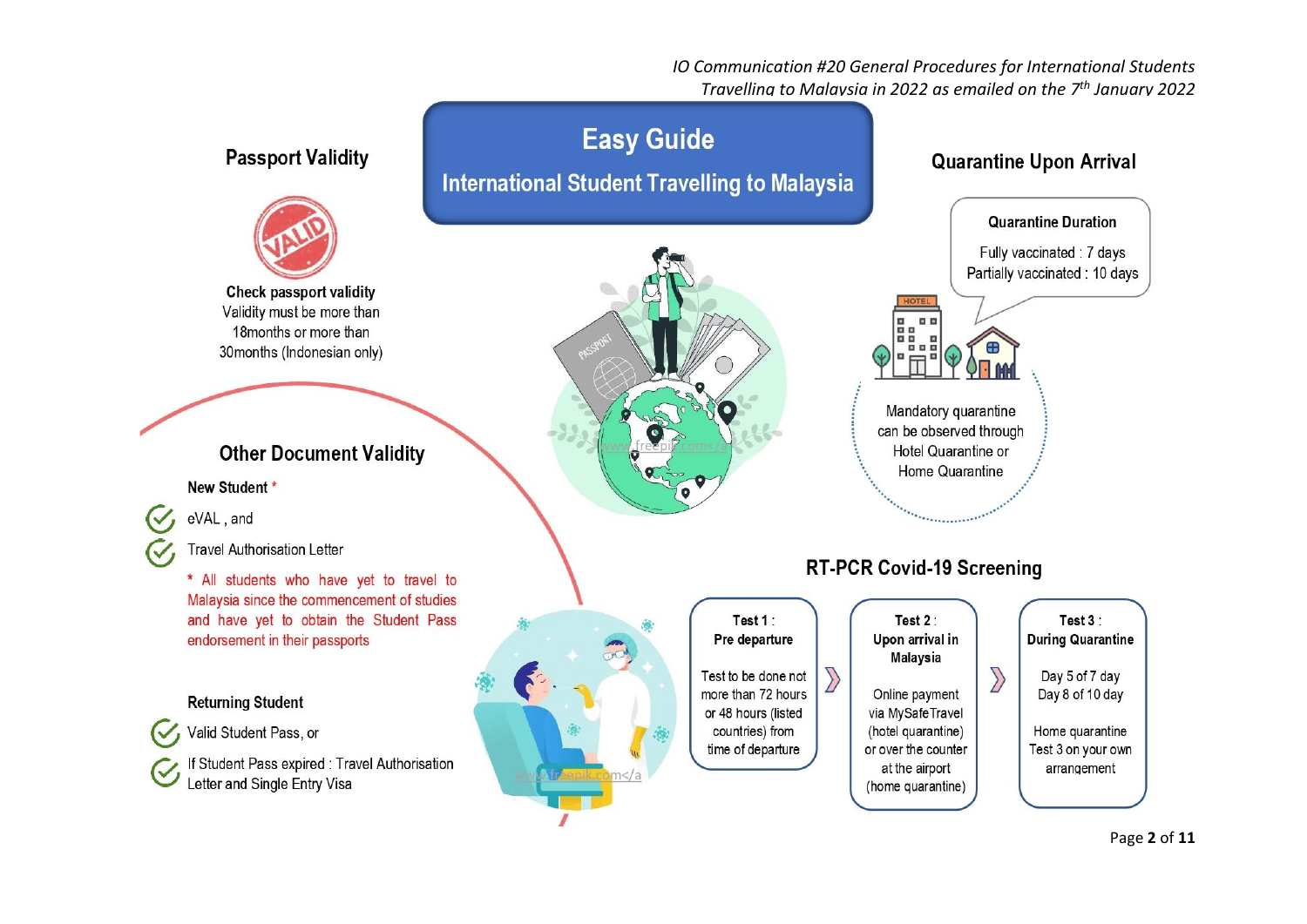Dear international students,

Greeting from International Office, Sunway!

# **Travelling back to Malaysia**

As you prepare to travel to Malaysia for the new semester in 2022, International Office would like to share some guidelines for your easy reference and travel preparation. The information on page 2 provides you with an easy guide to the important points for your attention.

Please also be informed of the following :

- All international students (including NEW students) who have yet to travel to Malaysia since the commencement of studies and have yet to obtain the **Student Pass** endorsement in their passports must travel with a **valid eVAL**  (Approval of Foreign Student Studying in Malaysia) and **Travel Authorisation Letter** (Permission to Enter Malaysia). Both documents are only **valid for six (6) months** from the date of issuance and co-terminus with the expiry date of the eVAL.
- Please note that the **expired** eVAL or Travel Authorisation Letter would need to be **renewed** before travelling in. Students who would like to put in an extension of eVAL or renewal of Travel Authorisation Letter must ensure that that their **passport validity** is more than **18 months** (or 30 months for Indonesian ) in order to apply for the renewal of these documents.
- International Students with **valid Student Pass do not require any additional paperwork a**nd are free to travel back to Malaysia at any preferred time. As there may be changes to the travel requirements from time to time, students are strongly encouraged to refer to all the links on page 1 before your travel.
- International Students who already have their Student Pass endorsed in their passports but their **Student Pass has expired** are required to apply for **Travel Authorisation Letter** (Permission to Enter Malaysia) via the [EMGS website.](https://visa.educationmalaysia.gov.my/guidelines/travel-authorisation-form-base.html)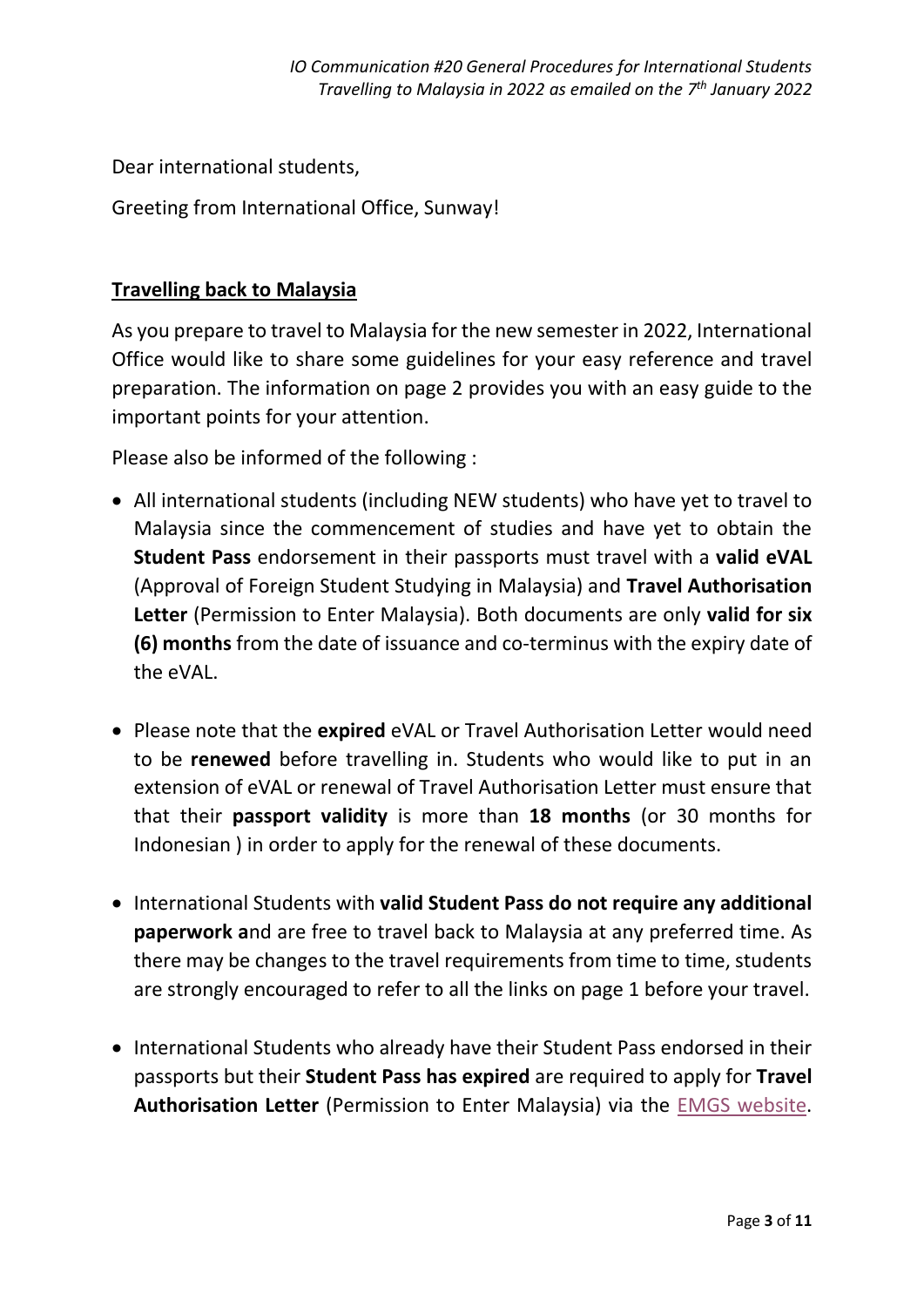The said authorisation letter will only be valid for **three (3) months** for the date of issuance.

- If you are a returning student, you may also want to seek the guidance from your Programme Leader / Coordinator from the respective academic office on the most suitable period for you to travel. Here are some questions that you can ask them:
	- 1) I would be required to undergo 7 10 days of quarantine upon arrival in Malaysia. Will this disrupt my studies?
	- 2) If you are planning to travel during an ongoing semester, ask for recommendation on the suitable dates to travel in order to minimize any disruptions to your studies.
	- 3) Would I have any subjects to take in the coming semester? If I do not have any subjects to take, should I postpone my travel date? (*Students without any subjects offered will be required to defer semester and shall not travel to Malaysia*)
	- 4) When will I be completing my current programme? (*Students who will be completing the current programme*)

*We have also compiled a few scenarios that you may identify with. Kindly read further [here](https://international.sunway.edu.my/sites/default/files/forms/Travelling-to-Malaysia-Visa-Related-Matters-Scenario.pdf) and do pay careful attention to what you will have to do.*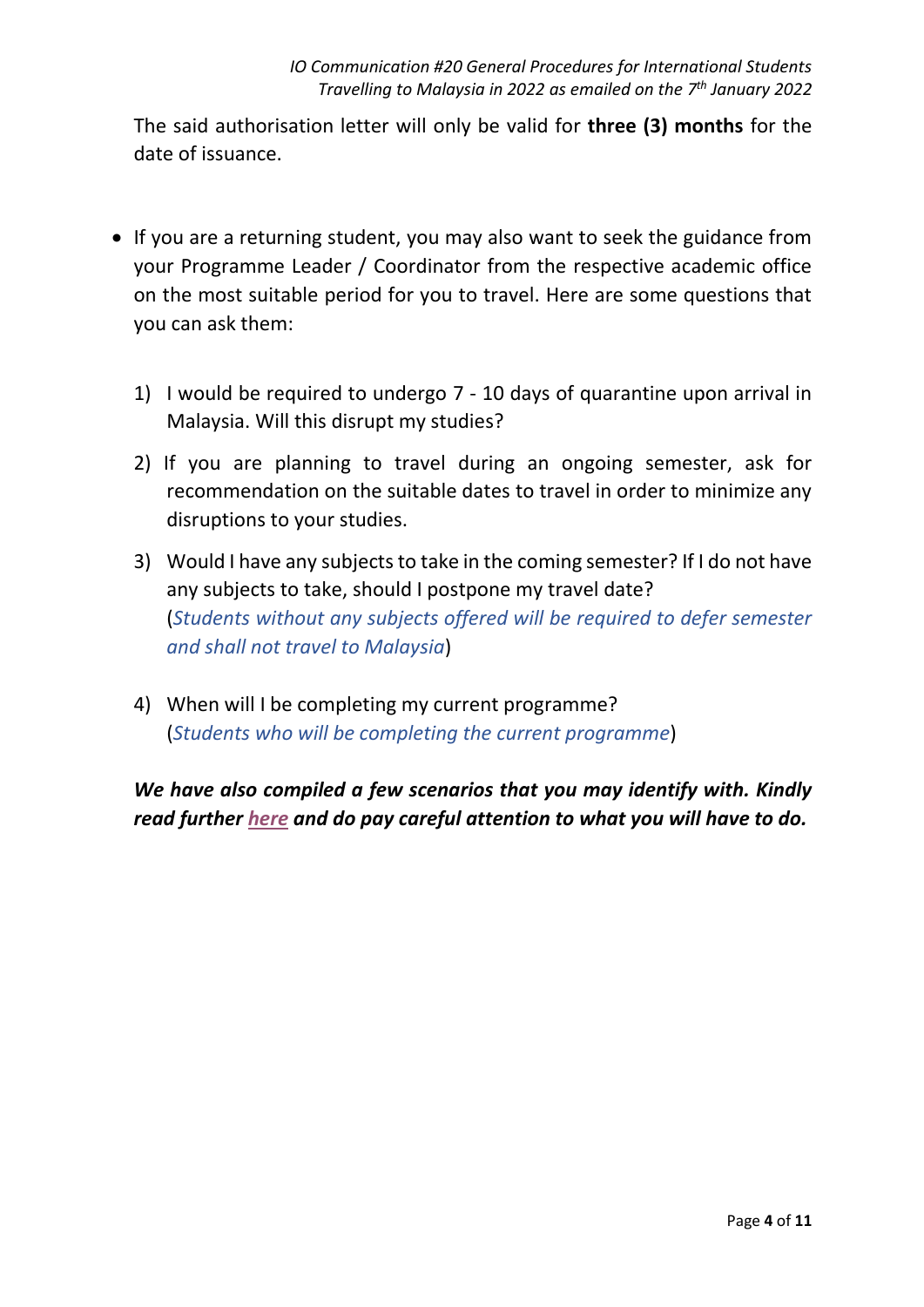#### **Travellers from Countries with Spread of Omicron Variant in Community**

The Ministry of Health has also identified several countries with reported omicron variants in the community. Students from these countries are required to adhere to additional protocols pre-departure and during the quarantine. The said countries are : *Australia***,** *United States***,** *United Kingdom***,** *Norway***,** *France***,**  *Denmark***,** *Canada***,** *Nigeria***,** *India***, Saudi Arabia, South Africa, Botswana, Eswatini, Lesotho, Mozambique, Namibia, Zimbabwe** and **Malawi.**



*Source : moh.gov.my*

Kindly be advised that there may be changes to the list of countries based on the Malaysia Ministry of Health announcement. Students are advised to keep abreast on the latest update at the Ministry of Health [website](https://covid-19.moh.gov.my/) or [Facebook](https://www.facebook.com/kementeriankesihatanmalaysia) page.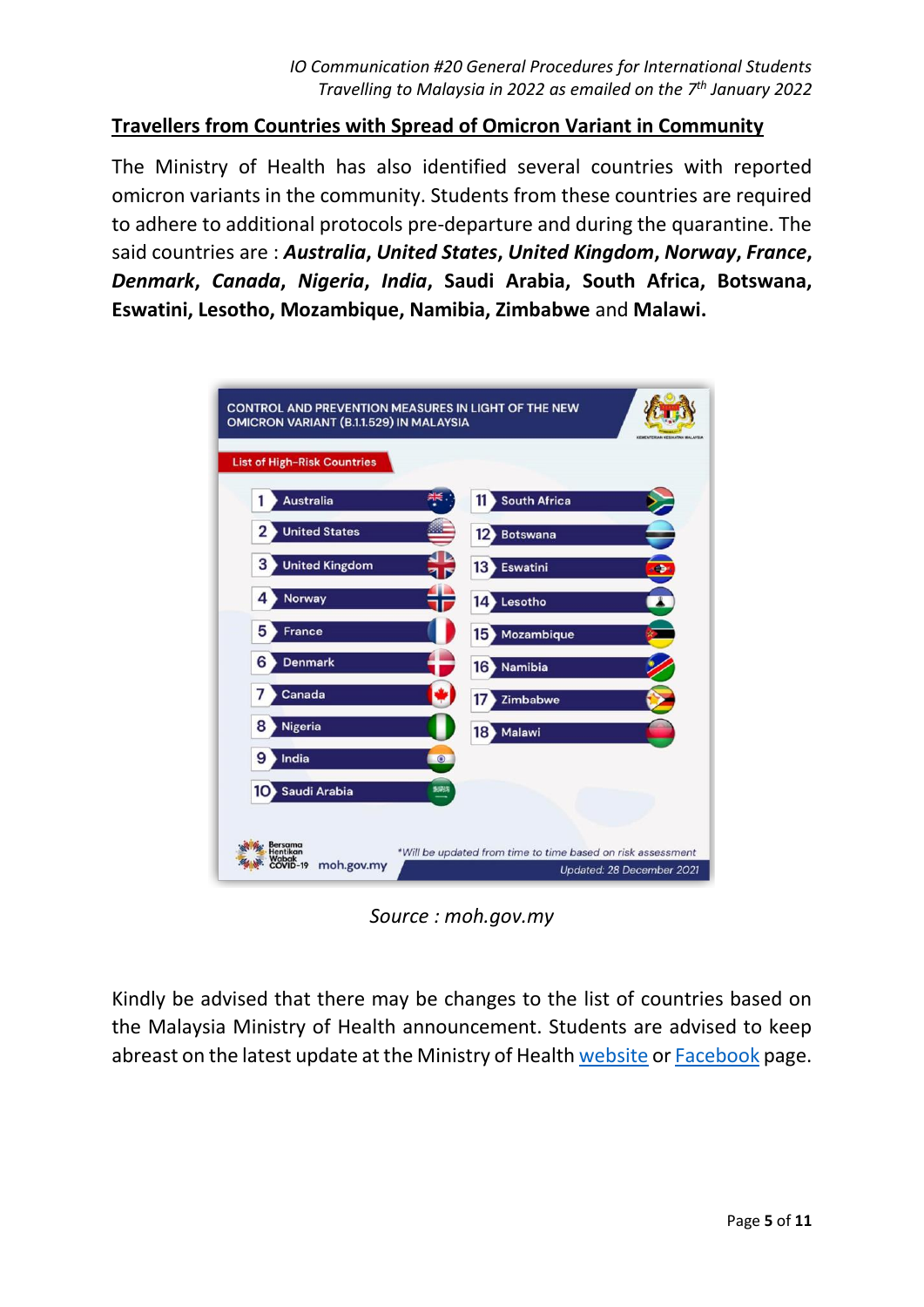*IO Communication #20 General Procedures for International Students Travelling to Malaysia in 2022 as emailed on the 7 th January 2022*

Please refer to the details of the protocol below:



*Source : moh.gov.my*

Students from the *United Kingdom* would need to take a daily RTK-Ag self-test during the quarantine period.



*Source : moh.gov.my*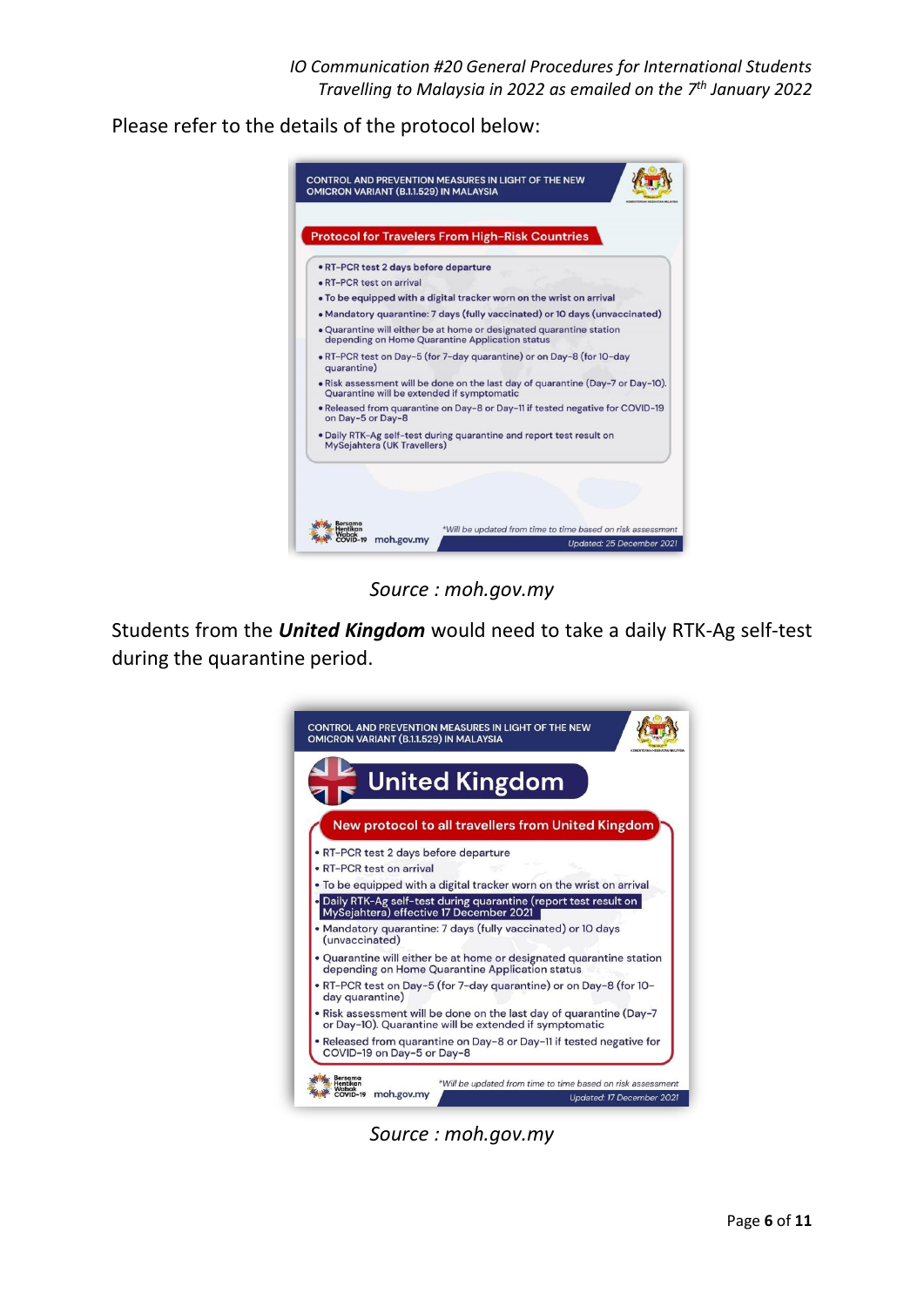# **RT-PCR Covid-19 Screening Tests**

| <b>RT-PCR</b><br><b>Test</b> | When ?                                                                                    | Where?                                                                                             | <b>Remarks</b>                                                                                                                                                                                                                                                                                                                                                                                                                                                  |
|------------------------------|-------------------------------------------------------------------------------------------|----------------------------------------------------------------------------------------------------|-----------------------------------------------------------------------------------------------------------------------------------------------------------------------------------------------------------------------------------------------------------------------------------------------------------------------------------------------------------------------------------------------------------------------------------------------------------------|
| Test 1                       | Take the test not<br>more than 72<br>hours or 3 days<br>from the time of<br>departure     | Country of<br>Residence<br>Results must be<br>translated to<br>English                             | Additional control and prevention<br>measures due to the Omicron variant,<br>travellers from Australia, United States,<br>United Kingdom, Norway, France,<br>Denmark, Canada, Nigeria, India, Saudi<br>Arabia, South Africa, Botswana, Eswatini,<br>Lesotho, Mozambique, Namibia,<br>Zimbabwe and Malawi are required to take<br>the test not more than 48 hours or 2 days<br>from the time of departure                                                        |
| Test <sub>2</sub>            | Upon arrival in<br>Malaysia                                                               | At the<br>international<br>entry point such<br>as KLIA or KLIA 2<br>airports                       | Hotel Quarantine: Payment for screening<br>via MsSafeTravels. Please provide receipt.<br>Home Quarantine: Payment for screening<br>upon arrival by cash or card. Fee is<br>RM250.00.                                                                                                                                                                                                                                                                            |
| Test 3                       | During<br>Quarantine<br>Day 5 of 7 day<br>quarantine, or<br>Day 8 of 10 day<br>quarantine | Hotel<br>Quarantine:<br>Test arranged<br>by the hotel<br>Home<br>Quarantine:<br>Own<br>arrangement | For students undergoing Home Quarantine<br>at your own homes, please make your own<br>arrangements for the 3rd RT-PCR test at any<br><b>MOH Authorised Health Facility</b><br>Payment of the screening test at the<br>selected health facility.<br>Kindly note that Persons Under<br>Surveillance / Quarantine will not be able<br>to use the e-hailing service of Grab.<br>Students at Nook can contact International<br>Office for transportation assistance. |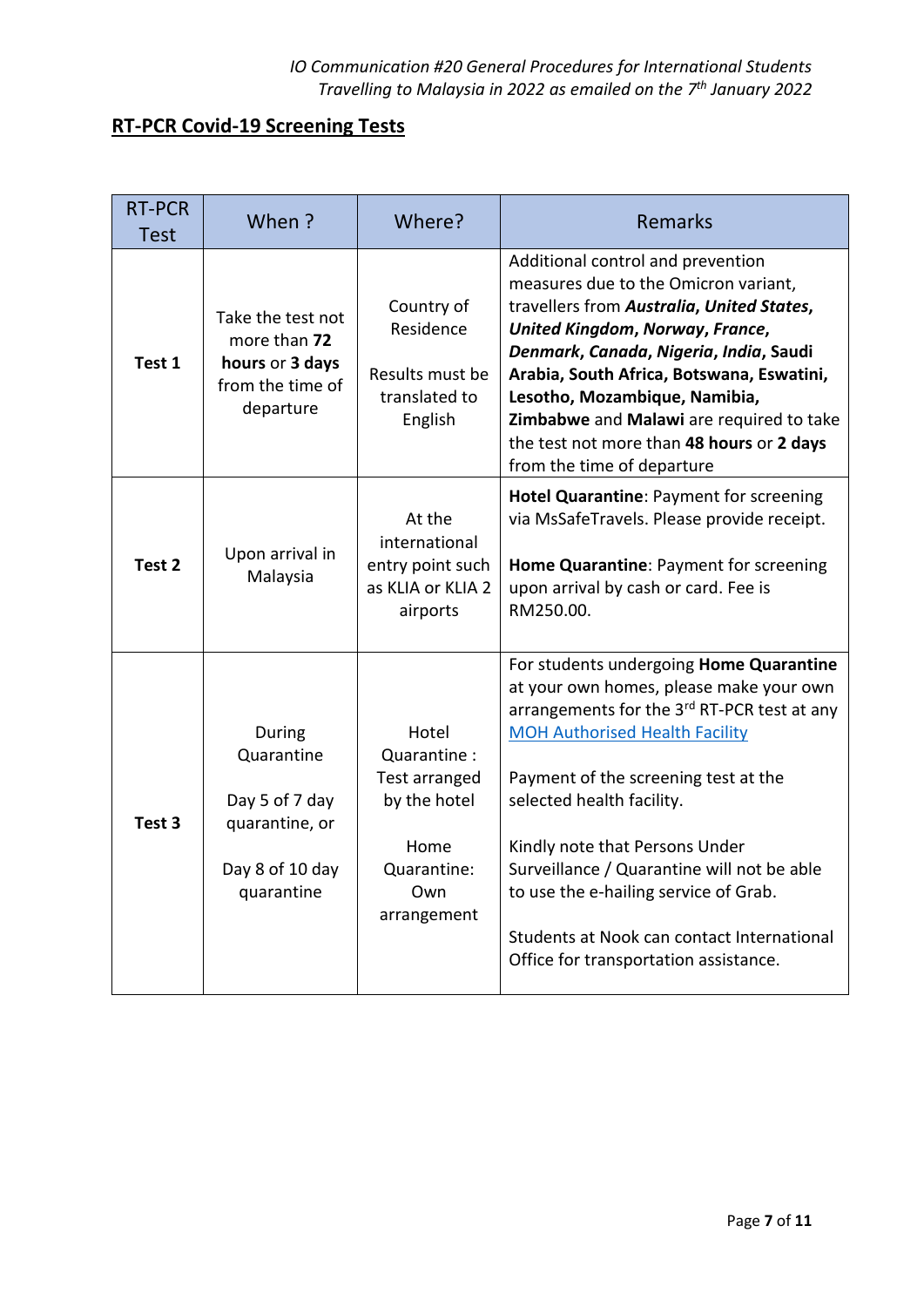### **Hotel Quarantine**

Students are responsible to make all quarantine arrangements before the travel date.

For hotel quarantine, bookings and payment can be made via [MySafeTravel](https://safetravel.myeg.com.my/) **.**  Kindly print the proof of payment for verification at the entry point.

If there is a change in the arrival date or flight itinerary, please update your records on MySafeTravel and print a revised Proof of Payment

Should you face any issues in making the booking or payment for quarantine, kindly email them at [safetravel@myeg.com.my](mailto:safetravel@myeg.com.my)

Here are some useful tips :

- The RT-PCR Screening upon arrival are usually charged via MySafeTravel and may already be included in the quarantine package. However, if the screening test is not included you may also book and pay for this test separately via the same website.
- The full list of quarantine hotels is available on MySafeTravel and the package as well as cost varies. **Please read the package details before making reservations.**
- The **transportation** from the airport to the hotel will be arranged by the selected hotel. Some hotels may be charging the transportation cost separately.
- If you have made reservations directly with the hotel and not via MySafeTravel, please ensure that the hotel provides you with a **Reservation Confirmation Letter** which you will have to produce at the airport for verification.
- Towards the end of the quarantine, another RT-PCR Test will be conducted at the hotel quarantine station. If this test is not included in the package on MySafeTravels, kindly enquire at the hotel upon arrival. You may be required to pay for this at the hotel.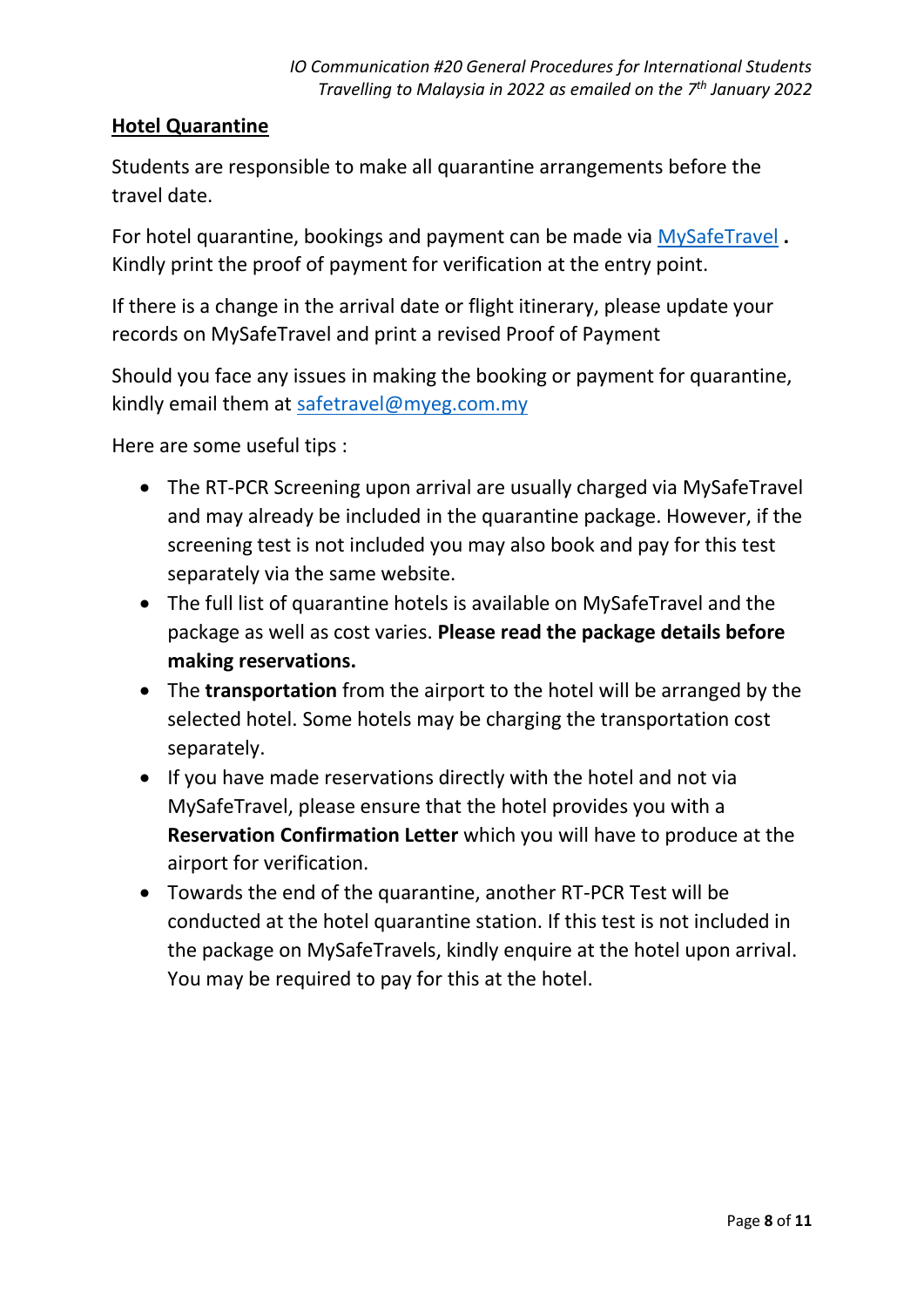### **Home Quarantine**

Students who have a suitable accommodation in Malaysia may opt for the Home Quarantine option. Students can apply directly to the Malaysia Ministry of Health between 4 – 10 days from arrival date. Kindly note that flight details and vaccination certificate (if student has been vaccinated) will also be required for this application.

To apply for Home Quarantine, please visit the **Request for Home Quarantine** [website](https://hso.moh.gov.my/outbreak-portal-hqa/index)

Please be informed that the permission for Home Quarantine is subject to the approval of the Ministry of Health. All successful applicants will be issued an **Approval for Home Quarantine** letter prior to arrival in Malaysia. This letter must be presented at the international arrival gate for verification.

Should the application for Home Quarantine be rejected, students are advised to arrange for hotel quarantine via MySafeTravel website and ensure that all bookings as well as payment are made before arriving in Malaysia.

## **Quarantine Options at Sunway City**

• Find out more here : **[Hotel Quarantine at Sunway Clio Hotel](https://www.sunwayhotels.com/sunway-clio/offers/premium-quarantine-stay-package)**



SUNWAY CITY KUALA LUMPUR

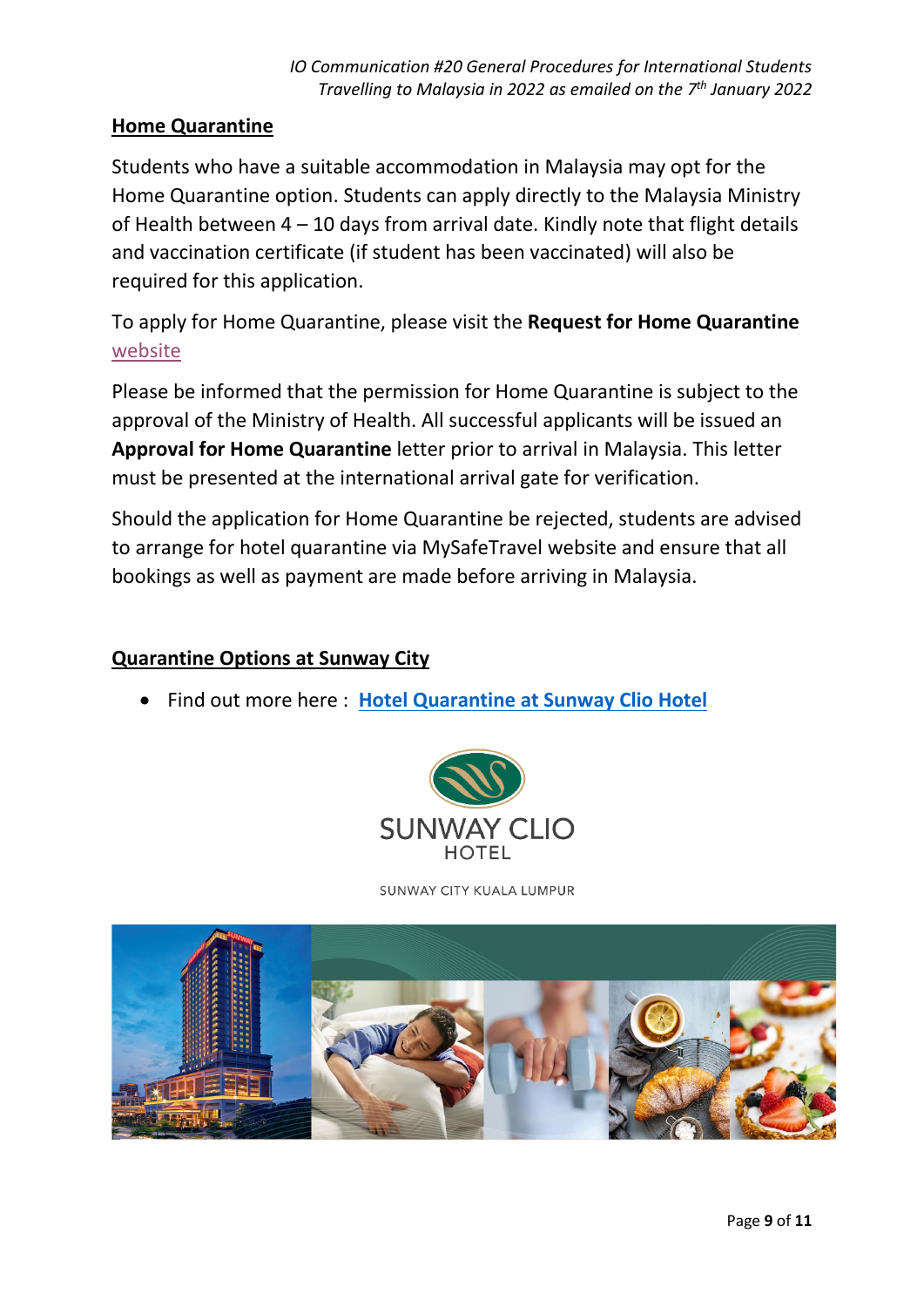## • **Home Quarantine at Nook@Waterfront Residence**

Nook@Waterfront Residence in Sunway City (same compound as Sunway Monash Residence) provides students the accommodation and support for Home Quarantine at a daily rate of RM200 inclusive of 3 meals per day.

If you are interested to undergo your home quarantine at Nook, please contact them to check for room availability at their phone number: +6012-415 9322 or email: [askme.co-living@sunwayhouse.com.my](mailto:askme.co-living@sunwayhouse.com.my)

You can also get the other details such as Full Address, Total Number of Rooms & Bathrooms etc., which are required for your application for Home Quarantine.

Kindly ensure that you wait for Nook to **confirm your room availability** before applying for permission for Home Quarantine with the Malaysia Ministry of Health.

More info on their website : [Nook](https://sunwayhouse.com.my/homepage/)

Check out [Documents for Home Quarantine @ Nook](https://bit.ly/NookHomeQuarantine)

# **Frequently Asked Questions (FAQ)**



International Office has compiled a comprehensive FAQ for your easy reference. Refer to **[Travelling to Malaysia : Frequently Asked Questions \(FAQ\)](https://international.sunway.edu.my/sites/default/files/forms/Travelling-to-Malaysia-Frequently-Asked-Questions(FAQ).pdf)**